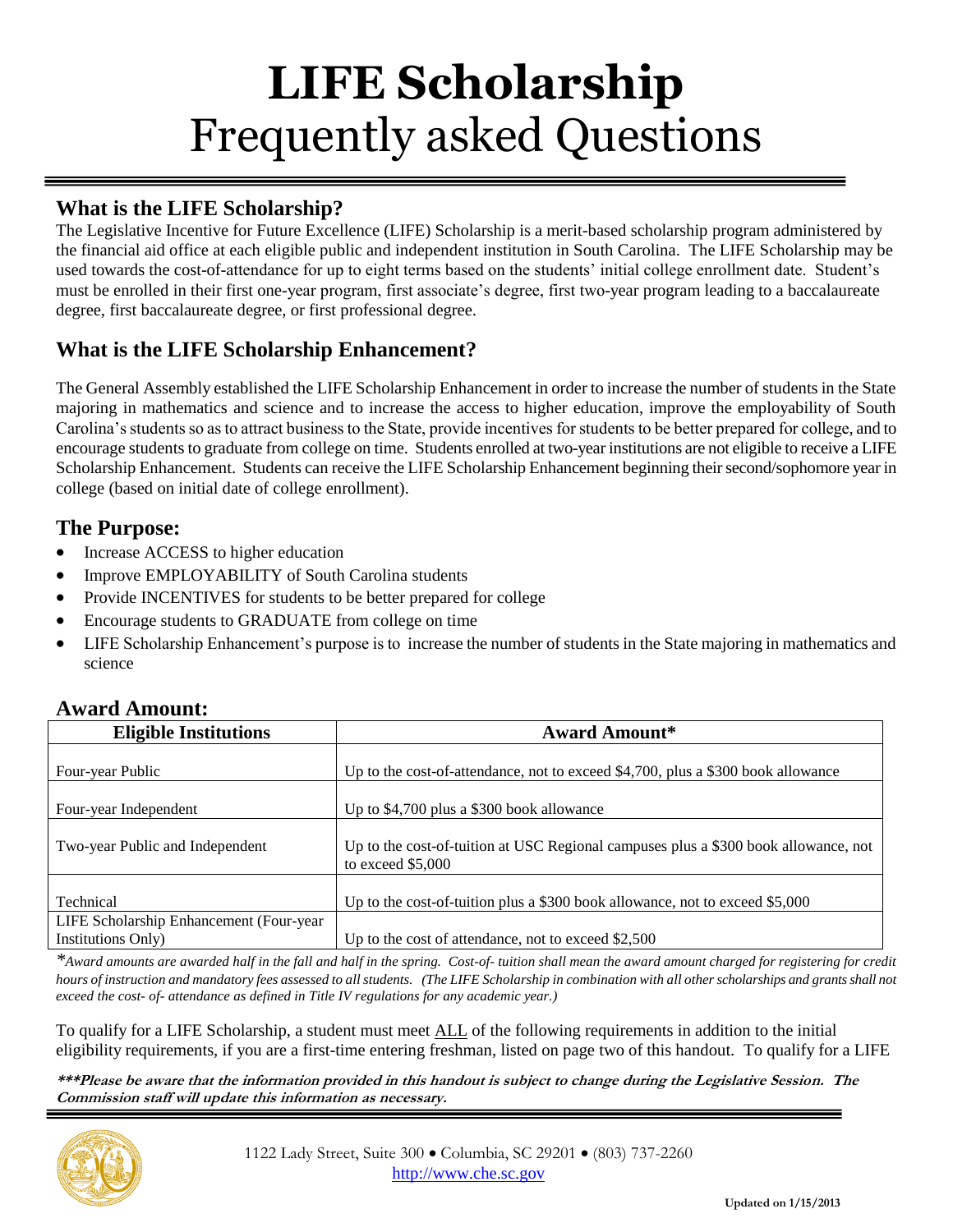Scholarship Enhancement, a student must meet ALL of the eligibility requirements for a LIFE Scholarship and be a recipient of LIFE Scholarship funds. In addition, to receive a LIFE Scholarship Enhancement the student must be a math or science major and have successfully completed a total of at least fourteen credit hours of instruction in mathematics and life and physical science courses (including AP, IB and dual enrollment courses taken during high school) by the end of the student's first year of enrollment in college (based on initial date of college enrollment).

# **General Eligibility Requirements:**

- Graduate from high school or complete a home school program as prescribed by law;
- Attend an eligible South Carolina public or private college or university;
- Be a South Carolina resident at the time of high school graduation and at the time of college enrollment;
- Be a U.S. citizen or a legal permanent resident (who meets the definition of a eligible non-citizen according to State Residency Statutes);
- Be enrolled as a full-time degree-seeking student;
- Certify that he or she has never been convicted of any felonies and has not been convicted of any second of subsequent alcohol or other drug-related misdemeanor convictions within the past academic year;
- Verify that he or she is not in default and does not owe a refund or repayment on any Federal or State financial aid;
- Must not be a SC HOPE Scholarship, Palmetto Fellows Scholarship or Lottery Tuition Assistance recipient.
- For a LIFE Scholarship Enhancement, students must attend an eligible four-year South Carolina public or private college or university.

# **Initial Eligibility Requirements for a LIFE Scholarship:**

In order to qualify for the LIFE Scholarship, first-time entering freshman attending an eligible <u>four-year institution</u> must meet two of three of the following criteria:

- **1. Earn a cumulative 3.0 grade point average (GPA) based on the SC Uniform Grading Scale upon high school graduation**
	- **a.** The grade point average must be reported to two decimal places (minimum) and cannot be rounded. The GPR must be calculated after official completion of courses required for graduation.
- **2. Score an 1100 on the SAT or an equivalent 24 on the ACT**
	- a. SAT/ACT scores will be accepted through the June national test administration of the high school graduation year.
	- b. It is permissible to select the highest SAT Critical Reading score (formerly known as SAT Verbal) combined with the highest SAT Math score from different test administrations. Students cannot use the SAT Writing subsection score to meet the minimum 1100 SAT requirement.
	- c. The ACT composite score must be at one test sitting.

#### **3. Rank in the top 30% of the graduating class**

- a. The ranking percentages must be reported in two decimal places (minimum) and cannot be rounded. The class rank must be based on the SC Uniform Grading Scale.
- b. The rank must be based on all students who received their diploma during the traditional graduation ceremony typically in May/June. The graduating class cannot include any students who graduated during the summer.

**First-time entering freshmen attending an eligible two-year or technical institution must earn a cumulative 3.0 GPA based on the UGS as described in (1a) above. The standardized test score and class rank requirements are waived.**

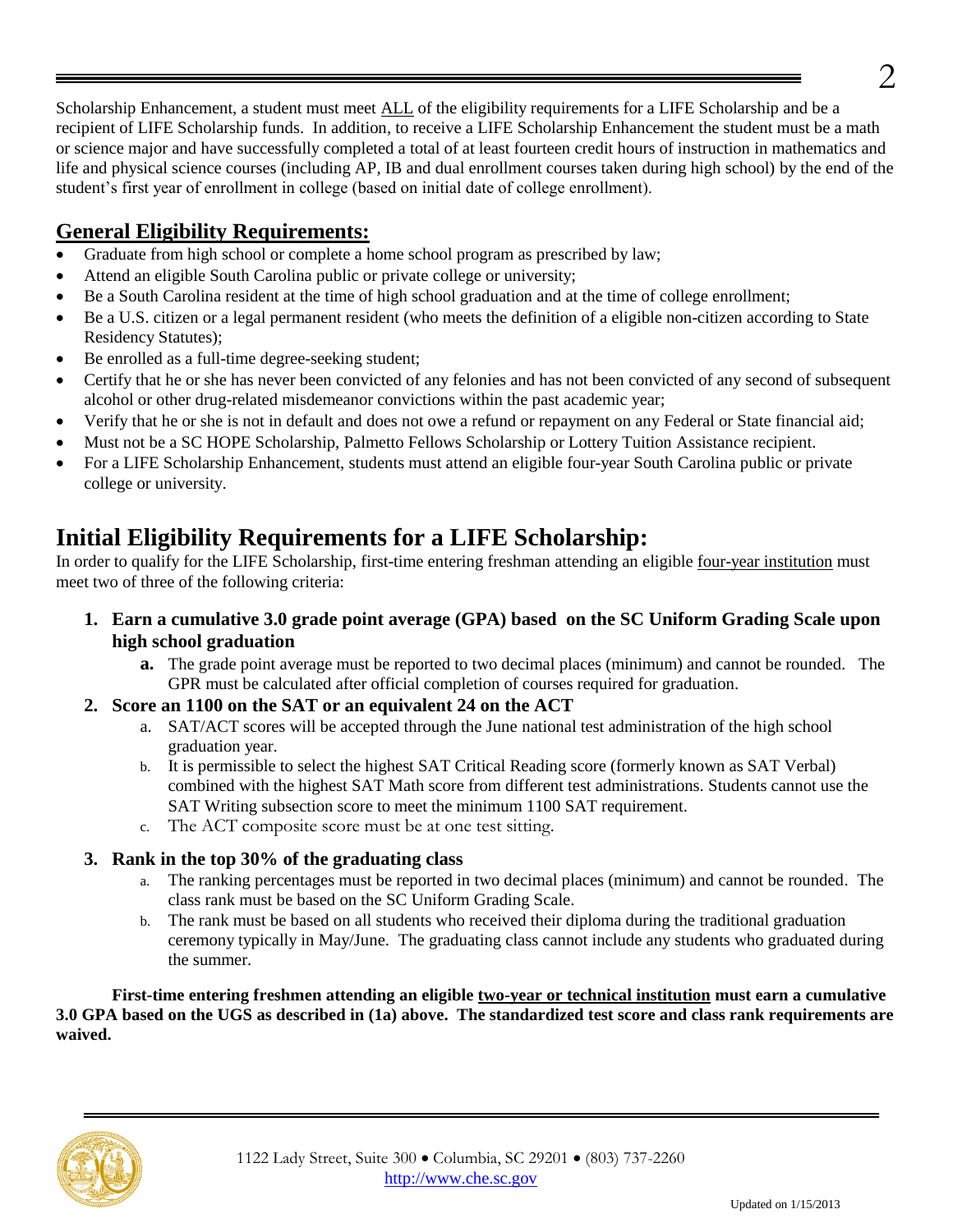# **Initial Eligibility Requirements for a LIFE Scholarship Enhancement:**

A student must meet ALL of the eligibility requirements for a LIFE Scholarship and be a recipient of LIFE Scholarship funds. In addition, all to receive a LIFE Scholarship Enhancement the student must be a declared math or science major by the beginning of the second academic year of college enrollment. Beginning with the 2007 freshman class and thereafter, all students must have successfully completed a total of at least fourteen credit hours of instruction in mathematics and life and physical science courses (including AP, IB and dual enrollment courses taken during high school) by the end of the student's first year of enrollment in college (based on initial date of college enrollment). For the 2007-08 academic year only, the fourteen credit hour requirement is waived for students who are currently enrolled as sophomores, juniors and seniors in an eligible four-year SC institution. Approved lists of eligible majors and eligible courses to meet the fourteen credit hour course requirement for the LIFE Scholarship Enhancement are provided on the Commission's website at **[www.che.sc.gov](http://www.che.sc.gov/)**.

# **To Regain or Earn the LIFE Scholarship or LIFE Scholarship Enhancement:**

After completion of the first academic year of college or to earn the scholarship while in college, students must:

- Meet all general eligibility criteria;
- Earn an average of 30 credit hours by the end of each academic year (fall, spring, summer) equaling a minimum of 30 credit hours consistent with the policies and procedures of the institution if a rising second year student, 60 credit hours if a rising third year student consistent with the policies and procedures of the institution, or 90 credit hours consistent with the policies and procedures of the institution if a rising fourth year student; and
- Earn a minimum 3.0 LIFE grade point average (GPA) based on grades earned at ALL institutions attended excluding remedial, continuing education, and non-degree credit courses by the end of each academic year (fall, spring, summer). Please note that the new LIFE GPA does include any college grades earned while in high school.
- To receive the LIFE Scholarship Enhancement, the student must be a recipient of the LIFE Scholarship in his/her second, third, or fourth year of enrollment at an eligible four-year institution in SC. In addition the student must have a declared major in a math or science field and have successfully completed a total of at least fourteen credit hours of instruction in mathematics and life and physical science courses (including AP, IB and dual enrollment courses taken during high school) by the end of the student's first year of enrollment in college (based on initial date of college enrollment).

# **If You Plan to Transfer, Read This!**

- Students who receive the LIFE Scholarship and transfer mid-year to another institution may be eligible to receive the Scholarship or LIFE Scholarship Enhancement for the spring term if they met the eligibility requirements at the end of the previous academic year for both the LIFE Scholarship and the LIFE Scholarship Enhancement.
- If you are a freshman, mid-year transferring student, transferring to the same type of institution two-year to two-year or four-year to four-year the same requirements apply (eligibility at time of enrollment).
- If you are a freshman transferring mid-year from a two-year to a four-year institution then you must meet the eligibility requirements of a first time entering freshman enrolling at a four year institution.

## **If transferring to another eligible institution, to receive the LIFE Scholarship INITIALLY, students must:**

- Have earned a cumulative 3.0 LIFE GPA at eligible institutions; and
- Have earned a minimum of 30 credit hours (second year transfer), 60 credit hours (third year transfer), or 90 credit hours (fourth year transfer) at all prior institutions or an annual equivalent for a student who begins mid-year at the participating institution.

 To receive the LIFE Scholarship Enhancement, the student must be a LIFE Scholarship recipient in their second, third, or fourth year of college enrollment (based on initial date of college enrollment). In addition, the student must declare a major in math or science and successfully completed a total of at least fourteen credit hours of instruction in

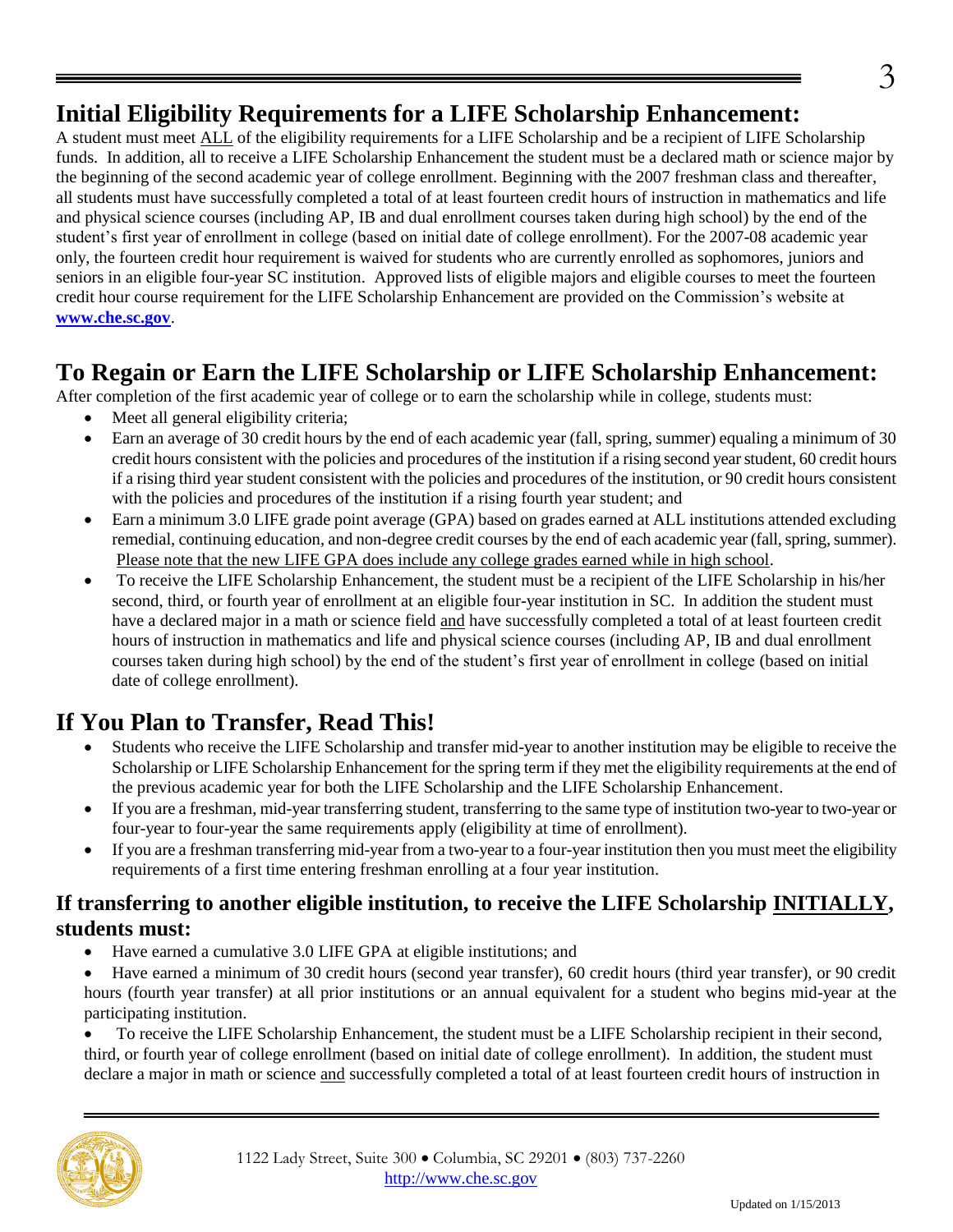mathematics and life and physical science courses (including AP, IB and dual enrollment courses taken during high school) by the end of the student's first year of enrollment in college (based on initial date of college enrollment).

## **For scholarship eligibility after the initial year of transfer, students must:**

Earn a cumulative 3.0 LIFE GPA based on grades earned at all eligible institutions attended excluding remedial, continuing education, and non-degree credit courses by the end of the academic year (fall, spring, summer); and Meet one of the following:

- Earn 30 credit hours if entering the second year of college based on initial enrollment; or
- Earn 60 credit hours if entering the third year of college based on initial enrollment; or
- Earn 90 credit hours if entering the fourth year of college based on initial enrollment; or
- Earn 120 credit hours if entering the fifth year of an approved five-year bachelor's degree program based on initial enrollment.
- For the LIFE Scholarship Enhancement, students must meet all eligibility requirements for the LIFE Scholarship and be a recipient of LIFE Scholarship funds. In addition, the students the student must be a math or science major who has successfully completed a total of at least fourteen credit hours of instruction in mathematics and life and physical science courses (including AP, IB and dual enrollment courses taken during high school) by the end of the student's first year of enrollment in college (based on initial date of college enrollment).

# **Frequently Asked Questions**

#### *How do I apply for the LIFE Scholarship or LIFE Scholarship Enhancement?*

There is no application for the LIFE Scholarship or LIFE Scholarship Enhancement. The college or university will automatically determine eligibility and will notify students if eligible for the LIFE Scholarship or LIFE Scholarship Enhancement. If you believe that you are eligible, but have not received notification from the institution, please contact the financial aid office at the college or university for additional information.

#### *How will the new SAT effect the LIFE Scholarship requirements?*

The SAT requirement for the LIFE Scholarship will remain at 1100. Only the math and critical reading sections will be taken into consideration for the Scholarship. The new writing component cannot be used to meet the SAT requirement for the LIFE Scholarship.

#### *How long can I receive the LIFE Scholarship or LIFE Scholarship Enhancement?*

The LIFE Scholarship is limited to ten (10) consecutive terms for the first approved five-year baccalaureate degree program, eight (8) consecutive terms for the first four-year degree program, four (4) consecutive terms for the first associate's degree program or a two-year program that is acceptable for full credit toward a baccalaureate degree or two (2) consecutive terms for the first one-year certificate or diploma program. The available number of terms for scholarship funding is based on the time of initial college enrollment. For example, if a student enrolls in college in Fall 2006, the last term or eligibility to receive the LIFE Scholarship will be Spring 2010.

Students may receive a LIFE Scholarship Enhancement for a maximum of six consecutive terms (i.e., three academic years) for a first bachelor's degree in an eligible program or an eligible program of study that is structured so as not to require a bachelor's degree for acceptance into the program and leads to a graduate degree program, and eight consecutive terms (i.e., four academic years) towards an approved five-year bachelor's degree program and six consecutive terms towards a 3 plus 2 program.

#### *Can I qualify for the LIFE Scholarship or LIFE Scholarship Enhancement if I graduated from a high school out-of-state or completed an approved home school program as prescribed by law?*



4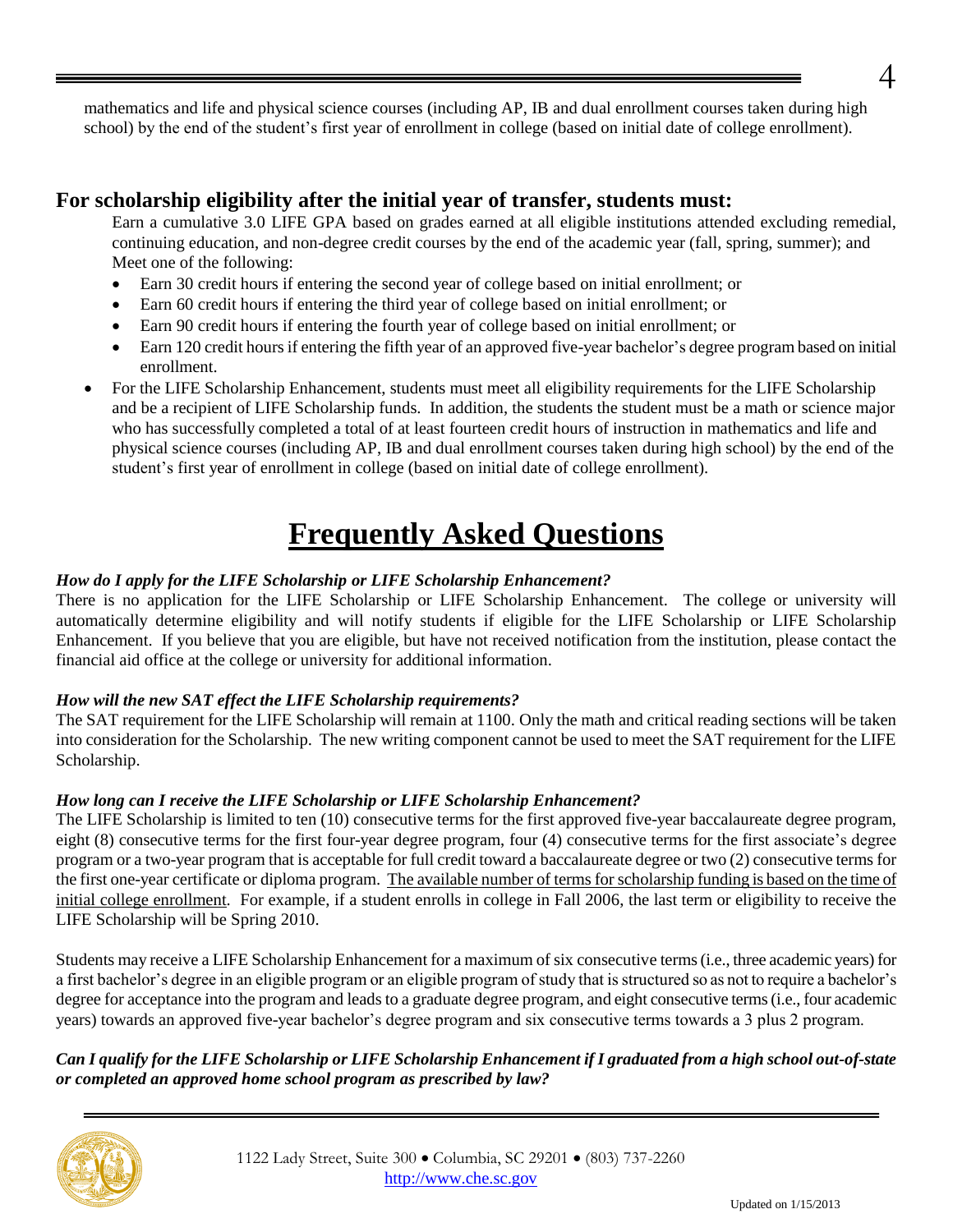Yes, as long as you can provide verification to the college that you were a dependent of a South Carolina resident at the time of high school graduation and at the time of college enrollment and you met all other eligibility criteria. In order to qualify for the LIFE Scholarship, the GPA and class rank requirements must be based on the UGP. Therefore, as a high school senior enrolled in an approved home school program or an out-of-state high school, you must request to have your grade point average and rank reported on the UGP.

The current rank from the out-of-state high school may be used if the uniform (i.e. state or district approved) grading scale used is determined to be comparable (ex.  $A \ge 93$ ,  $B = 85-92$ ,  $C = 77-84$ ,  $D = 70-76$ ,  $F = 0-69$ ) to the SC UGP. In order for out-of-state students to use their current rank as one of the eligibility criteria, the guidance counselor from the out-of-state high school must provide the high school's grading system to the eligible higher education institution the student wishes to attend. If the institution determines the high school's grading system is not a uniform grading scale and non-comparable, the institution must then submit the grading system to the Commission on Higher Education. Upon review, the Commission will the reverse or affirm the institutions determination on whether or not the out-of-state high school's grading system is a uniform grading scale and comparable to the 2007 SC UGP*.* If the grading systems are determined non-uniform and non-comparable, then the current rank cannot be used.

In this case, out-of-state students must use the remaining criteria (score at least 1100 on the SAT (24 on ACT) and earn a minimum 3.00 cumulative GPA based on the SC UGP) to qualify for the scholarship. The student's high school guidance counselor must convert the student's grades to the SC UGP to determine if the student meets the minimum cumulative GPA. The out-of-state high school guidance counselor, in cooperation with the student, is responsible for converting the student's cumulative GPA to the SC UGP. (Note: A preparatory high school is defined as a school recognized by the state in which the school is located to offer curricula through the twelfth grade and prepares students for college entrance.)

If you are home schooled, this information must be provided by the approved home school association If you are attending an out-of-state high school, then the school must provide an official letter on the school's letterhead with the GPA according to the UGP. Class rank must be reported on the out-of-state school system. To receive the LIFE Scholarship Enhancement the student must meet all of the requirements for the LIFE Scholarship and be a recipient of LIFE Scholarship funds as well as declare a major in a math or science field and have successfully completed a total of at least fourteen credit hours of instruction in mathematics and life and physical science courses (including AP, IB and dual enrollment courses taken during high school) by the end of the student's first year of enrollment in college (based on initial date of college enrollment).Students can receive a LIFE Scholarship Enhancement during their second, third or fourth year of undergraduate study.

*May I receive the LIFE Scholarship or LIFE Scholarship Enhancement if I am required to take remedial courses?* First-time entering freshmen attending an eligible two-year or technical college who enroll in remedial courses during the first term(s) of enrollment will not be eligible for scholarship funds during this period unless the student is enrolled in at least twelve credit hours of non-remedial courses. Credit hours earned during the term(s) of remedial enrollment will not be used to determine remaining scholarship eligibility at the completion of remediation unless the student has completed at least twelve hours of non-remedial coursework each term of enrollment. The student will be eligible for the LIFE Scholarship for the term following completion of remediation if the student was eligible to receive the LIFE Scholarship upon high school graduation. Upon meeting all of the eligibility requirements for the LIFE Scholarship and the LIFE Scholarship Enhancement, students can receive a LIFE Scholarship Enhancement during their second, third or fourth year of undergraduate study in a math or science related major.

#### *What do I need to do to keep the LIFE Scholarship or LIFE Scholarship Enhancement once it is awarded?*

To keep the LIFE Scholarship, students must earn a cumulative 3.0 LIFE grade point average (GPA) and an average of 30 credit hours each academic year. In addition, any credit hours attempted or earned before high school graduation, hours exempted by examination, or advanced placement credit accepted by the institution as academic credit, will be reflected in the total number of cumulative hours earned. Also, remember that the academic year is considered fall, spring and summer. Therefore, you can use the summer to bring up a GPA or earn credit hours. For the LIFE Scholarship Enhancement, the student must continue to be



5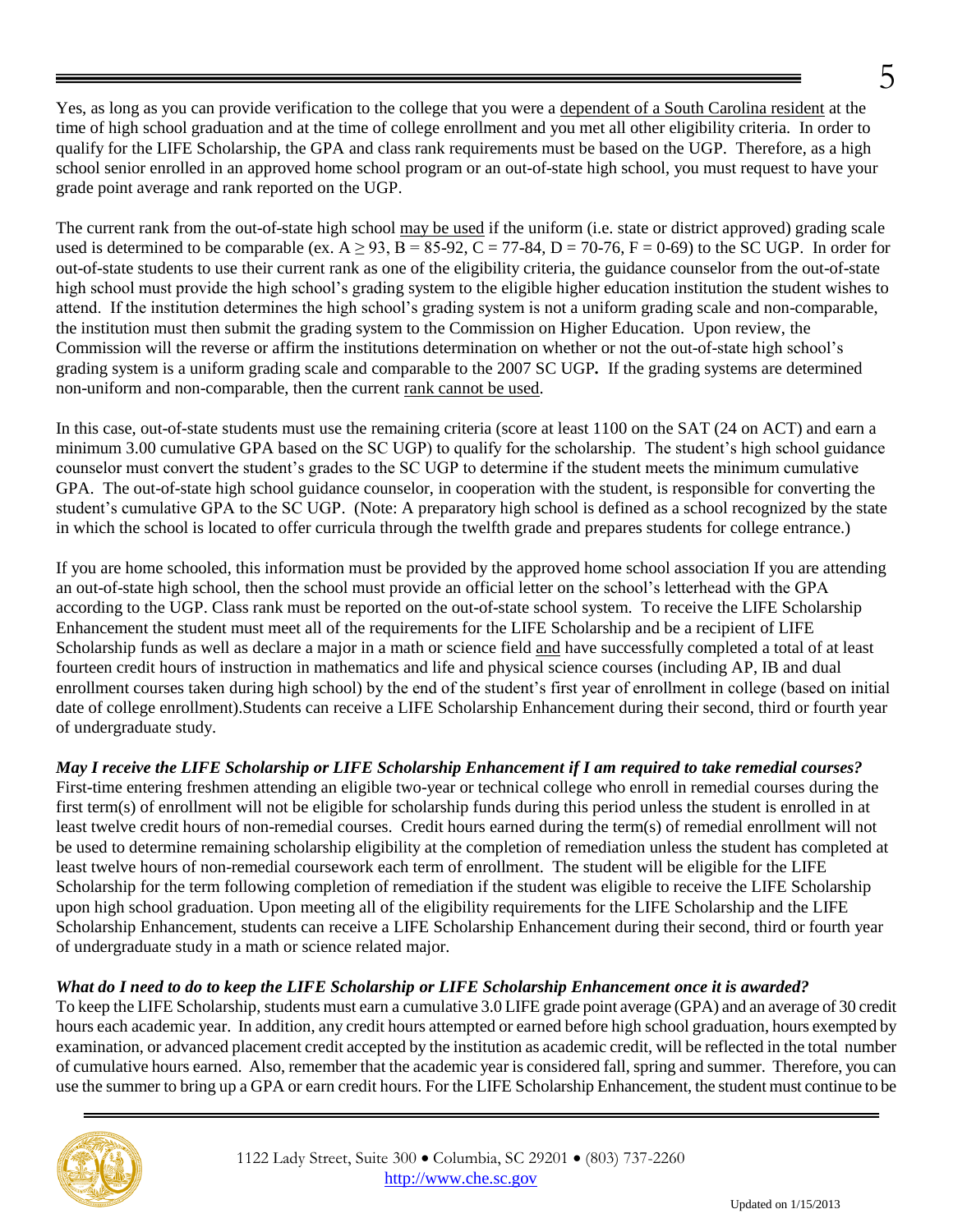enrolled full-time as a math or science major at a four-year SC institution and be a recipient of the LIFE Scholarship at the time of LIFE Scholarship Enhancement disbursement.

#### *How do I get the LIFE Scholarship or LIFE Scholarship Enhancement to transfer institutions?*

If you transfer institutions you will need to contact the financial aid office at the new institution concerning your eligibility for the LIFE Scholarship and LIFE Scholarship Enhancement.

#### *What happens if I fall below the minimum credit hour or GPA requirement?*

Students who fail to earn a cumulative 3.0 LIFE GPA at the end of the academic year or the requisite number of hours required, may regain eligibility the next academic year if their cumulative LIFE GPA is a 3.0 at the end of the academic year and they have earned a minimum of 30 credit hours if a rising sophomore, 60 credit hours if a rising junior, or 90 credit hours if a rising senior. The academic year is considered fall, spring and summer. Therefore, you can use the summer to bring up a GPA or earn credit hours. Please consult your college or university financial aid office to verify that credit hours earned during the summer at another institution will be accepted. Students who do not meet the annual credit hour requirement at the end of each academic year (based on initial date of college enrollment) cannot receive a LIFE Scholarship or LIFE Scholarship Enhancement.

#### *What happens if an extenuating circumstance has caused me to fall below the required number of credit hours or grade point average?*

If a truly extenuating circumstance resulted in the loss of LIFE Scholarship eligibility, you may submit an appeal to the Commission on Higher Education. Applications for appeal may be obtained after June 1 from the institution's Financial Aid Office, the Commission on Higher Education, o[r http://www.che.sc.gov/StudentServices/Appeals/AppealsHm.htm.](http://www.che.sc.gov/StudentServices/Appeals/AppealsHm.htm) Applications are reviewed annually. The deadline for receipt of appeal applications is in late September. Please check the CHE website for specific appeals deadlines. **Students cannot submit an appeal to the Commission for the LIFE Scholarship Enhancement. Students can only appeal the loss of a LIFE Scholarship.**

#### *May I use credit hours earned through AP, CLEP or collegiate hours earned prior to high school graduation toward the credit hour requirement?*

Any credit hours earned before high school graduation, hours exempted by examination, or advanced placement credit hours do not count against the semester limits and may be used towards the credit hour requirement if accepted by the institution for the LIFE Scholarship and towards the fourteen credit hour requirement for the LIFE Scholarship Enhancement.

#### *Can I use the LIFE Scholarship or LIFE Scholarship Enhancement to study abroad, co-op, or go on an internship?*

Yes, you can use the LIFE Scholarship and LIFE Scholarship Enhancement, but the home institution must approve the internship, cooperative work program, travel study program, or National or International Student Exchange program and accept full-time transfer credit hours. In addition, you must continue to meet eligibility requirements. Please see LIFE Regulation for the LIFE Scholarship and LIFE Scholarship Enhancement for further details.

*What happens to my LIFE Scholarship or LIFE Scholarship Enhancement if I get deployed with the military overseas?* The semesters you are deployed will not count against the maximum terms of eligibility for the LIFE Scholarship or LIFE Scholarship Enhancement.

#### *What happens if I drop out of school and re-start the next semester?*

The LIFE Scholarship and the LIFE Scholarship Enhancement are continuous programs. Therefore, if you drop out or take a leave of absence from the institution, the "clock is still ticking" so to speak. You will still have to adhere to the yearly credit hour requirements just like you would if you were still in school.

#### *If I need to drop a class one quarter or semester will I lose the LIFE Scholarship or LIFE Scholarship Enhancement?*

No, you will not automatically lose the Scholarship or Enhancement. Scholarships and Enhancements are awarded to full-time students annually. However, you must meet the credit hour requirement by the end of the academic year to maintain eligibility.

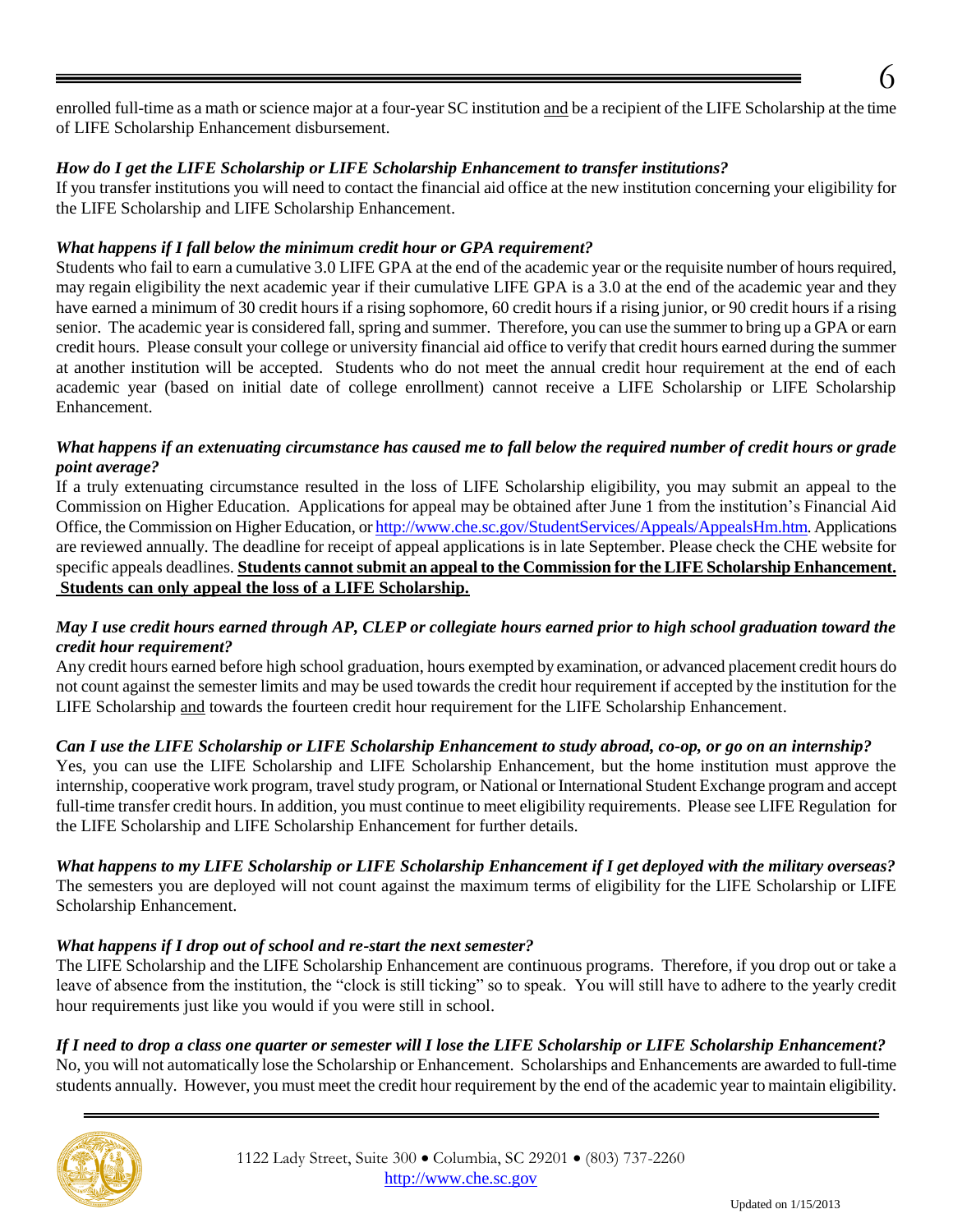#### *What happens if I have been convicted of an alcohol or other drug misdemeanor offense?*

Students who have been adjudicated delinquent or have been convicted or pled guilty or *nolo contendere* to **any second or subsequent** alcohol or other drug-related misdemeanor offense are ineligible for the LIFE Scholarship and/or LIFE Scholarship Enhancement for one academic year after the adjudication, conviction, or plea occurred. The student will lose eligibility the next academic year immediately following conviction and will lose the Scholarship and Enhancement for the fall and spring terms.

#### *May I qualify for the LIFE Scholarship if I complete my high school graduation requirements a semester early?*

Students who complete their high school graduation requirements prior to the official graduation date reported on the final high school transcript may be eligible to receive the LIFE Scholarship pending the approval of their college or university. An Early Graduation Application Form can be obtained from your institution's financial aid office.

#### *May I qualify for the LIFE Scholarship or LIFE Scholarship Enhancement if I qualify under the Americans with Disabilities Act (ADA) and Section 504 of the Rehabilitation Act of 1973?*

Students who qualify under ADA can receive the LIFE Scholarship and the LIFE Scholarship Enhancement upon meeting all eligibility requirements (see, regulations). Students who qualify under the ADA must register with the institution's Disability Services Office. The Institutional Disability Services Provider must provide written documentation to the Office of Financial Aid each academic year verifying that the student is approved to be enrolled in less than full time status or earn less than the required annual credit hours. In order to renew the Scholarship each academic year, the student must complete the required number of hours approved by the institutional Disability Services Provider and earn a cumulative 3.0 LIFE grade point average. Students must meet all requirements as stipulated by state law and regulation to receive a LIFE Scholarship and/or LIFE Scholarship Enhancement.

#### *If I am a LIFE Scholarship/LIFE Scholarship Enhancement Recipient, am I eligible to receive Lottery Tuition Assistance during the summer of the same academic year?*

No, according to the law, if you received the LIFE Scholarship or LIFE Scholarship Enhancement, you cannot receive Lottery Tuition Assistance during the same academic year. For example, if you are awarded the LIFE Scholarship during the fall and spring terms, then you are not eligible to receive Lottery Tuition Assistance during the summer term. However, if you transfer mid-year from an eligible four-year institution to an eligible two-year institution and you received the LIFE Scholarship at the four-year institution, you may be eligible to receive Lottery Tuition Assistance.

#### *If I am enrolled in the Bachelor of Arts in Interdisciplinary Studies Program at one of the USC Regional Campuses can I receive the LIFE Scholarship or LIFE Scholarship Enhancement for my 3rd and 4th years of study?*

In order for you to receive the LIFE Scholarship and/or LIFE Scholarship Enhancement your  $3^{rd}$  and  $4^{th}$  years of study you will need to transfer to USC-Columbia.